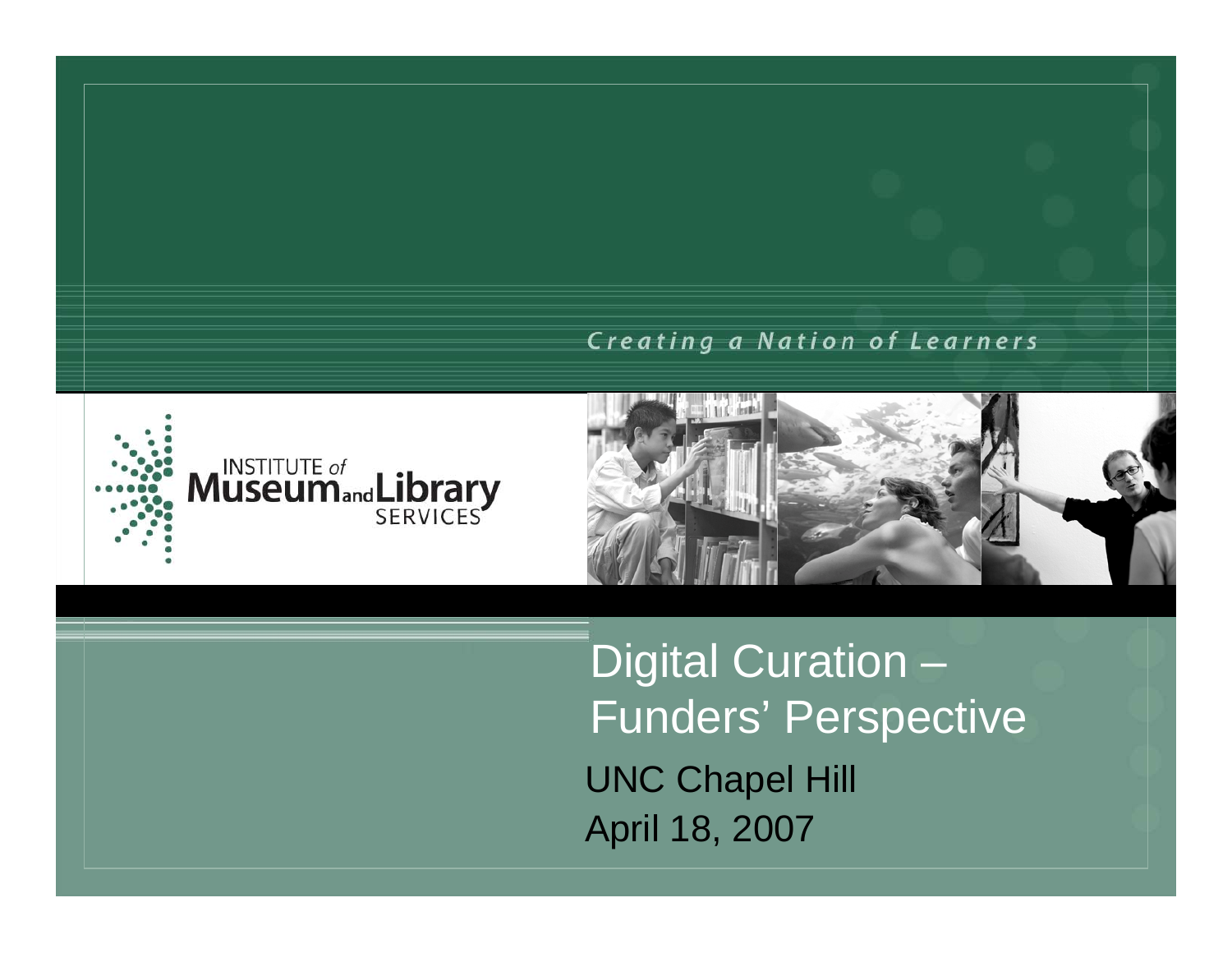#### **Definition**

#### **Data Curation:**

"includes the authentication, archiving, management, preservation, retrieval, and presentation for use and reuse over time of highquality digital data in any format."

> - 2007 Laura Bush 21st Century Librarian Program, Grant Program Guidelines, page 13

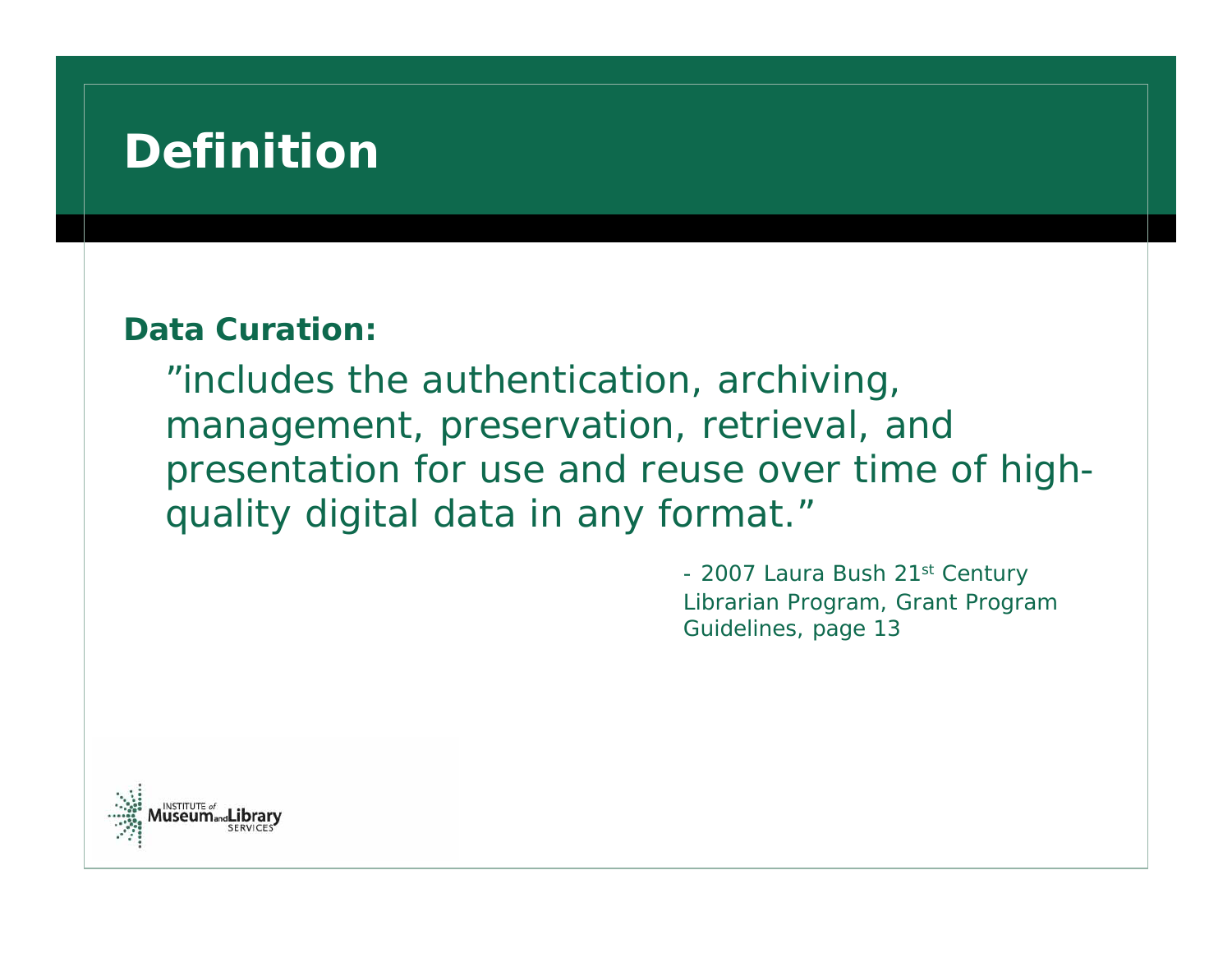

- **Users can search across collections and institutions to find related content**
- **Users can apply external reference tools (e.g. gazetteers) and other data sources to online content**
- **Users can reuse and repurpose previously isolated or hidden data**

**Result: Transformation of scholarship within and across disciplines**

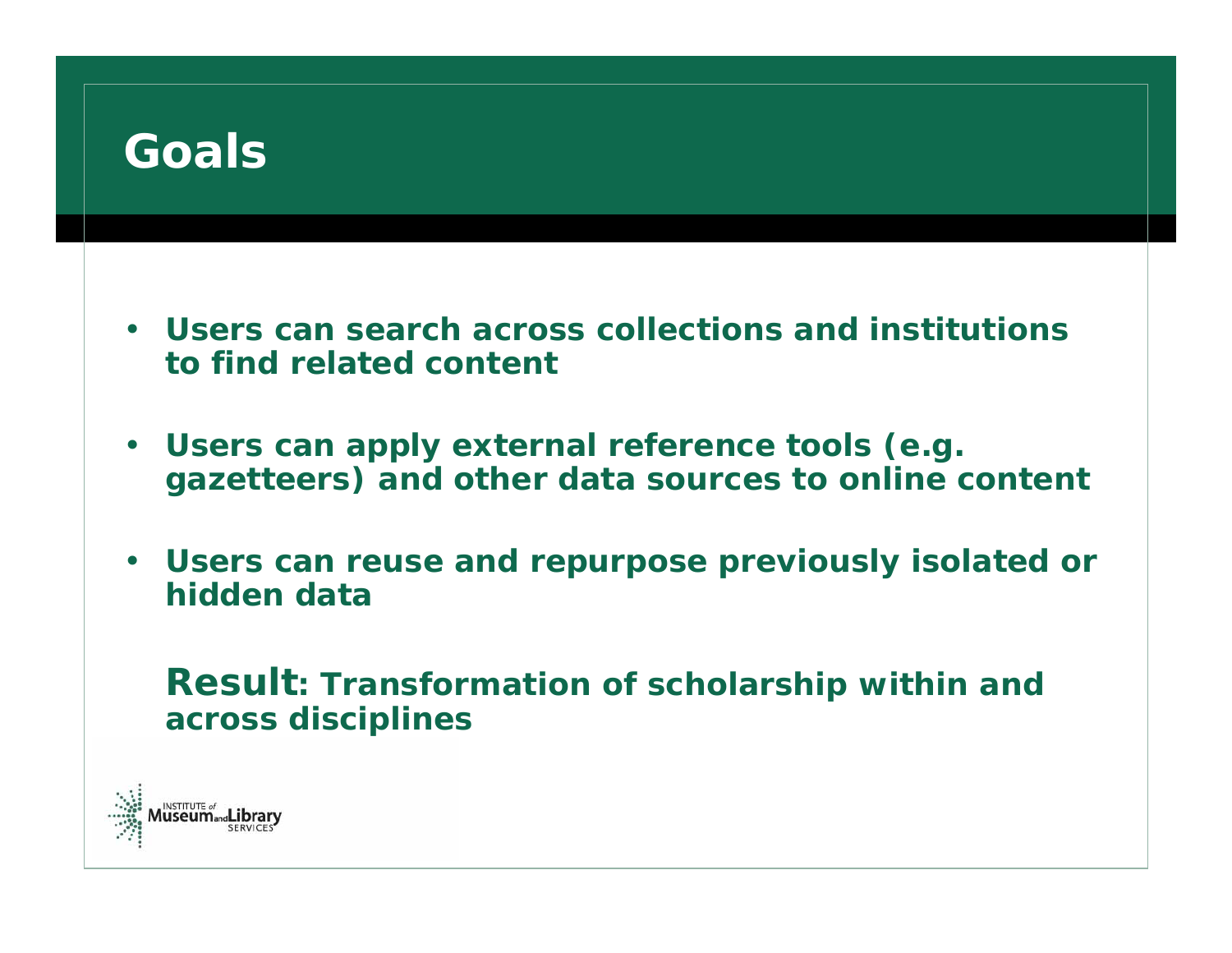## **Funding Opportunities**

- *Proposals to develop pilot projects or programs in data curation as training programs for LIS graduate students* [**Laura Bush 21st Century Librarian Program**]
- *Proposals to investigate ways to enhance the archiving, preservation, management, discovery and use of digital assets and resources* [**National Leadership Grants Program**]

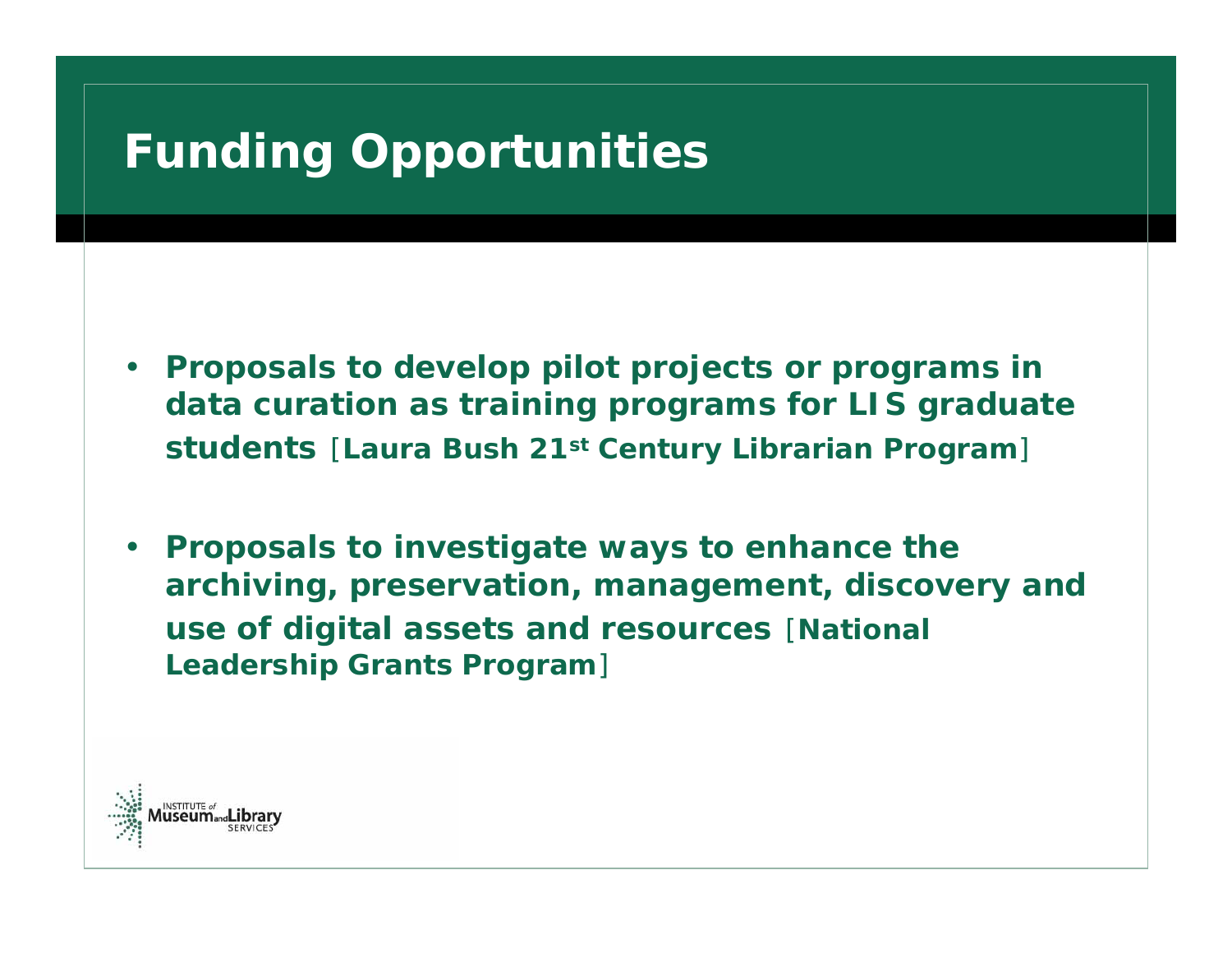### **Laura Bush 21st Century Librarian Program**

- **Categories of Funding**
- Doctoral Programs
- **❖ Master's Level Programs**
- **☆ Research**
- ❖ Pre-Professional Programs
- ❖ Programs to Build Institutional Capacity
- **❖ Continuing Education**



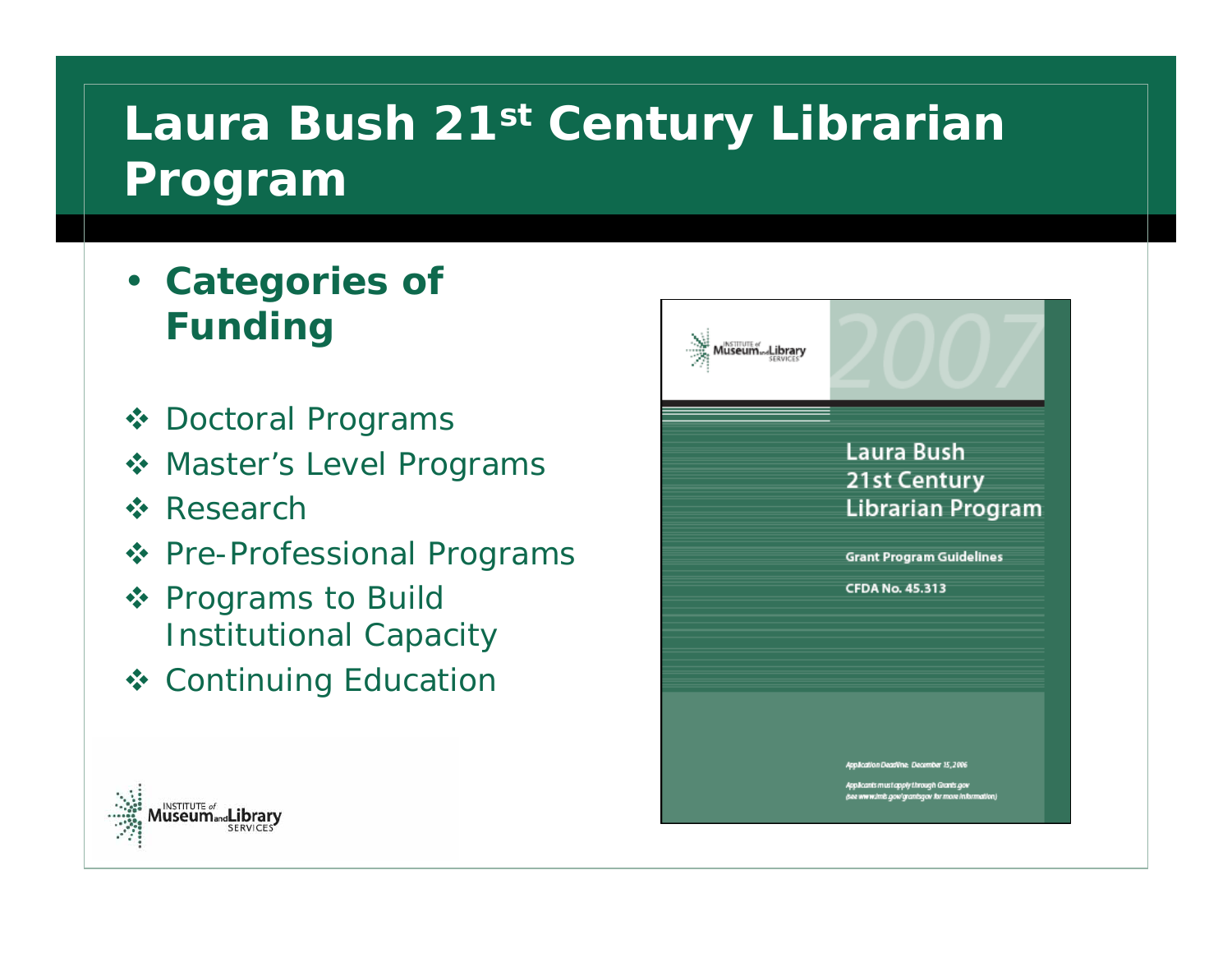## **Laura Bush 21st Century Librarian Program**

- Deadline December 15
- Maximum Award \$1,000,000
- Research Categories:
	- -Research on LIS profession and LIS education
	- -Early Careers Development program
- Cost sharing not required for Research Projects

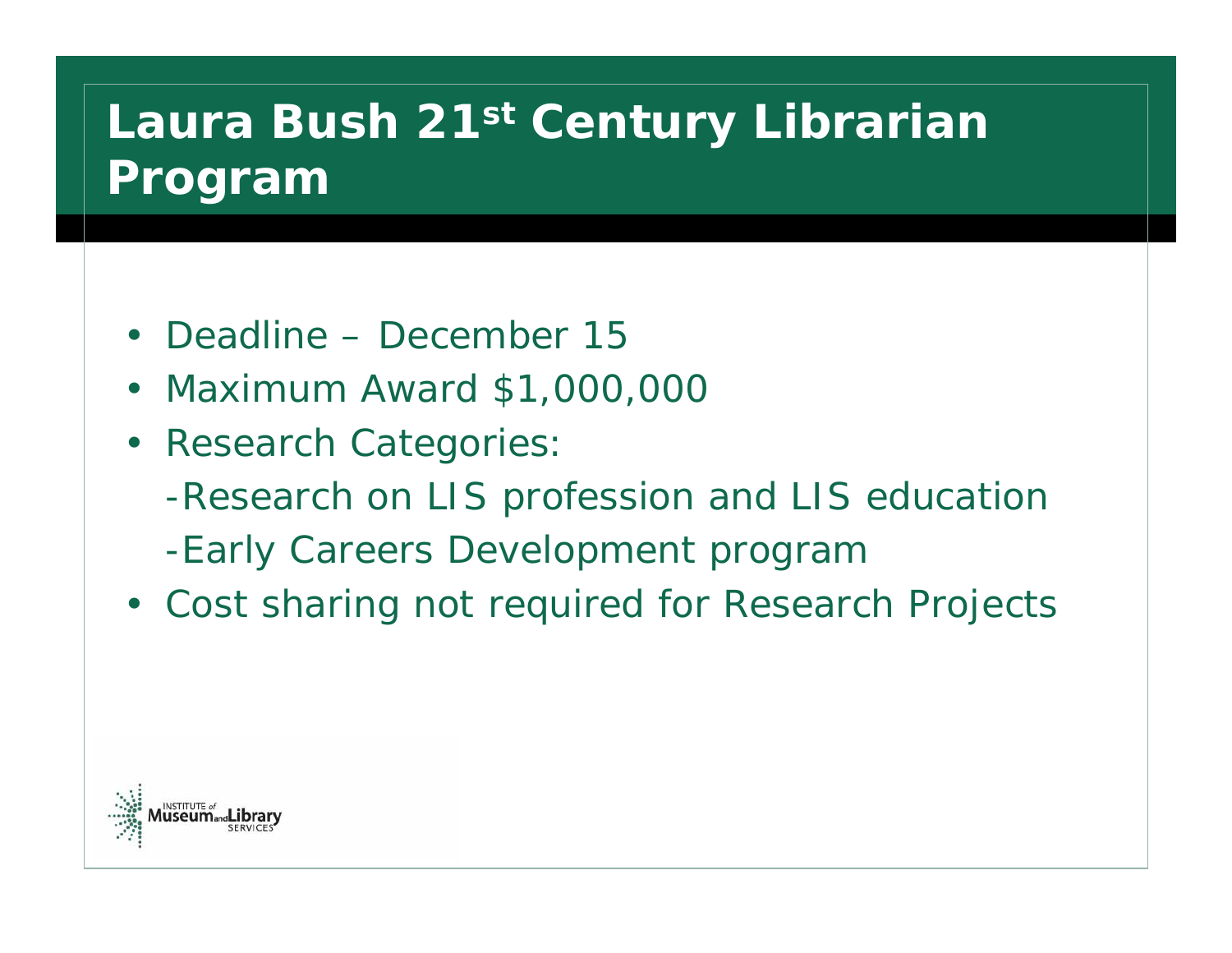## **Laura Bush 21st Century Librarian Program**

#### **Early Career Development Program**

- Supports innovative research on any LIS topic by untenured, tenure-track faculty in graduate schools of library and information science.
- First offered in 2006
	- -12 proposals received, 2 funded
- 2007
	- -23 proposals received

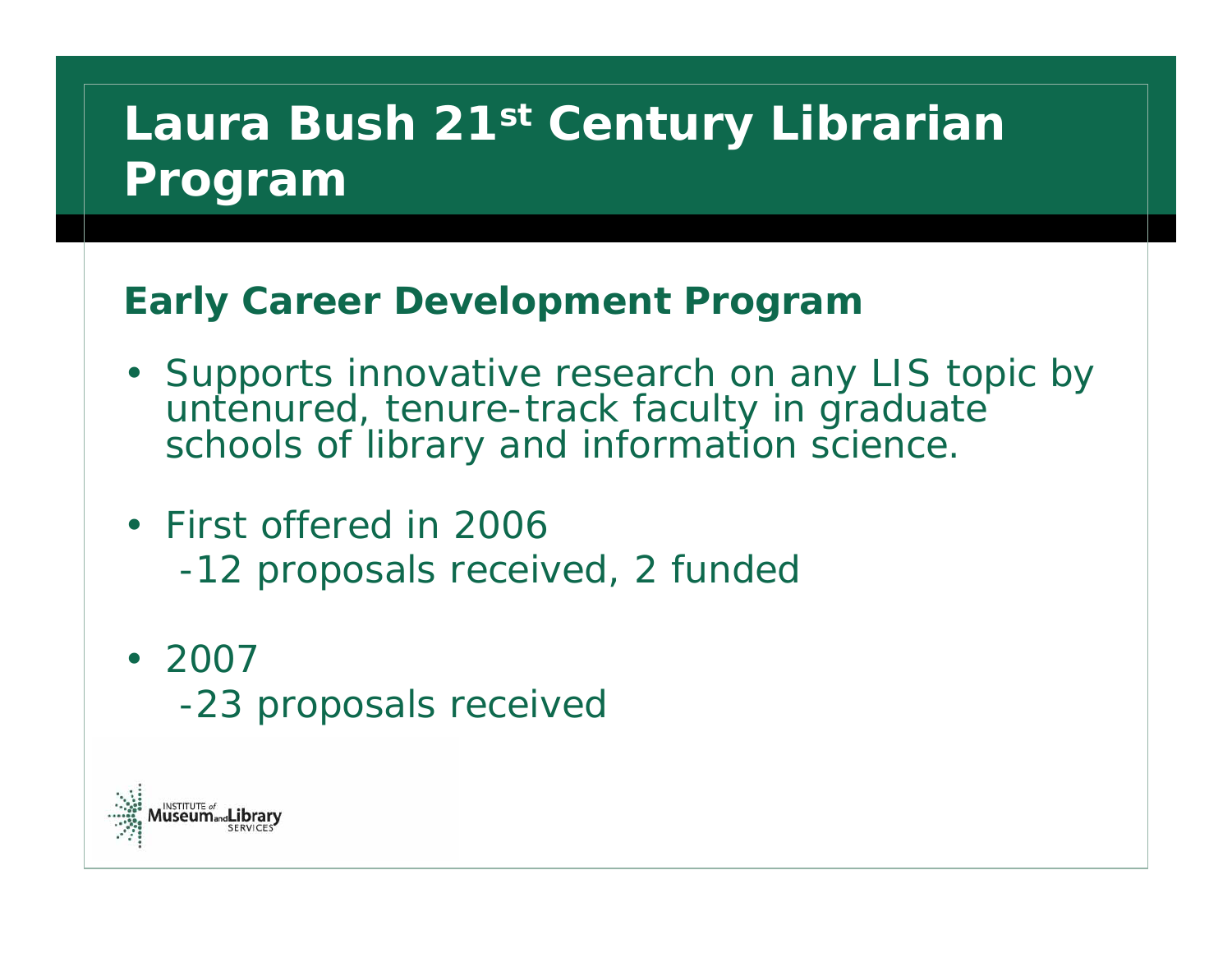## **Laura Bush 21st Century Librarian Program – Recent Projects**

- **Data Curation Projects to Build Institutional Capacity in LIS Schools (2006)**
	- – University of Arizona, SIRLS in partnership with the AZ State Library
	- – University of Illinois at Urbana-Champaign in partnership with science data centers
	- – University of North Carolina at Chapel Hill in partnership with the National Archives

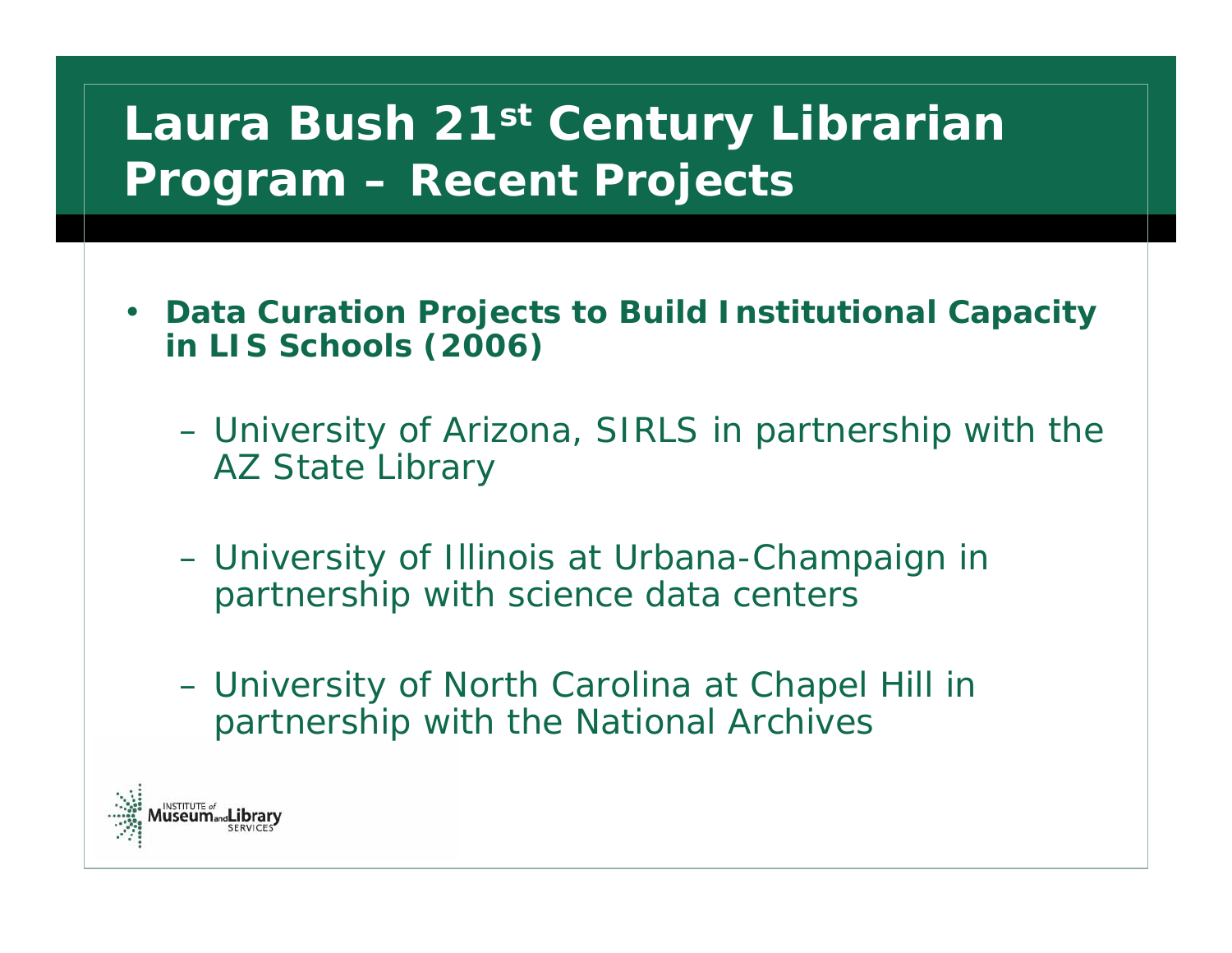#### **Laura Bush 21st Century Librarian Program – Recent Projects**

#### **Digital Library Education Workshop**

Joint Conference on Digital Libraries Vancouver, June 18, 2007

*Organized by UIUC and Indiana U*

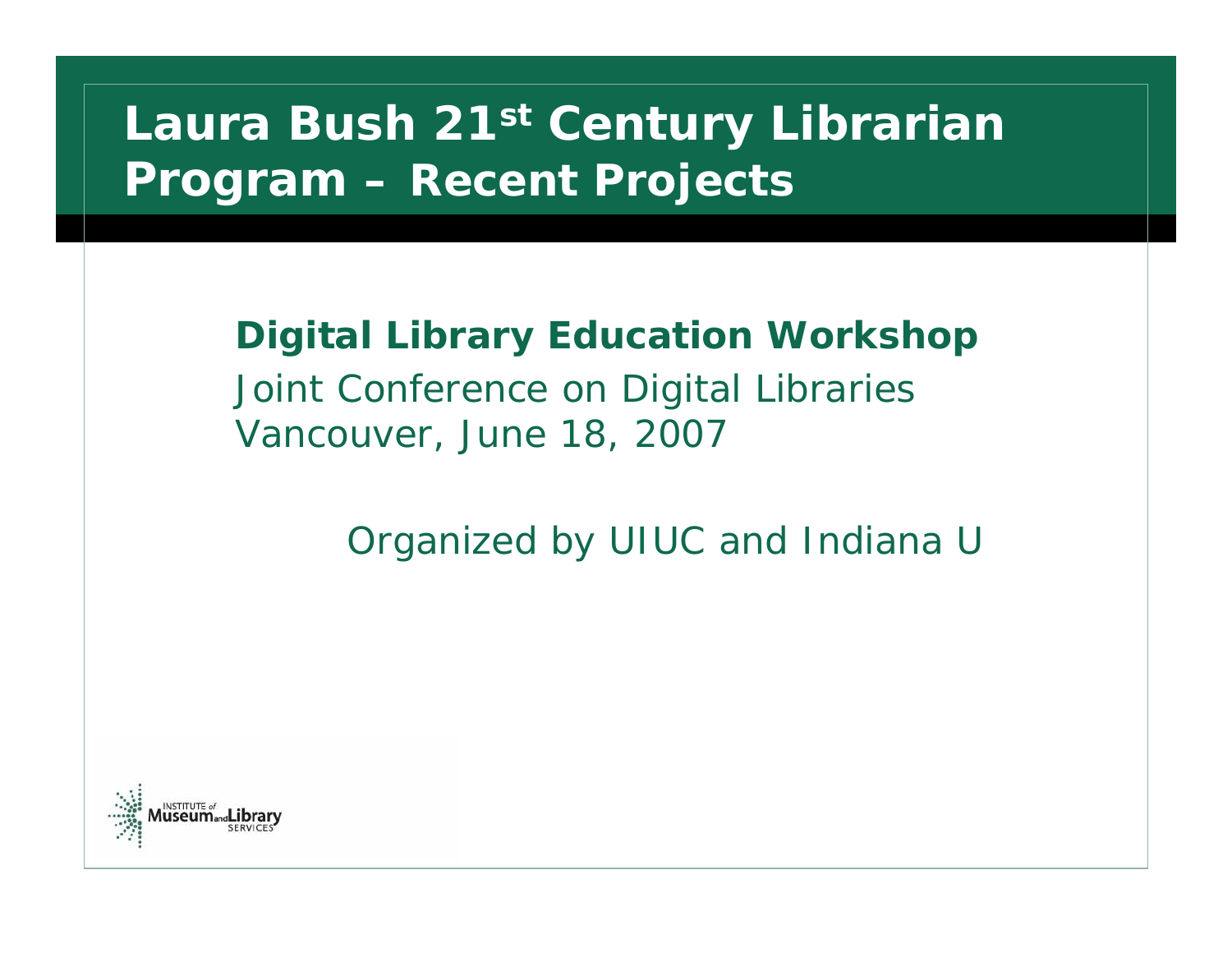## **National Leadership Grants for Libraries and Museums**

- **Categories of Funding**
- **☆ Research &** Demonstration
- **❖ Building Digital Resources**
- ❖ Library and Museum Collaborations
- **❖ Collaborative Planning** Grants NEW

| <b>National Leadership</b><br><b>Grants for Libraries</b><br>and Museums                              |
|-------------------------------------------------------------------------------------------------------|
| <b>Grant Program Guidelines</b><br>CFDA No. 45.312                                                    |
| Application Deadliers March 1, 2007                                                                   |
| Online application available through Grants gov-<br>par www.imb.gov/grant.gov for more in firms (and) |

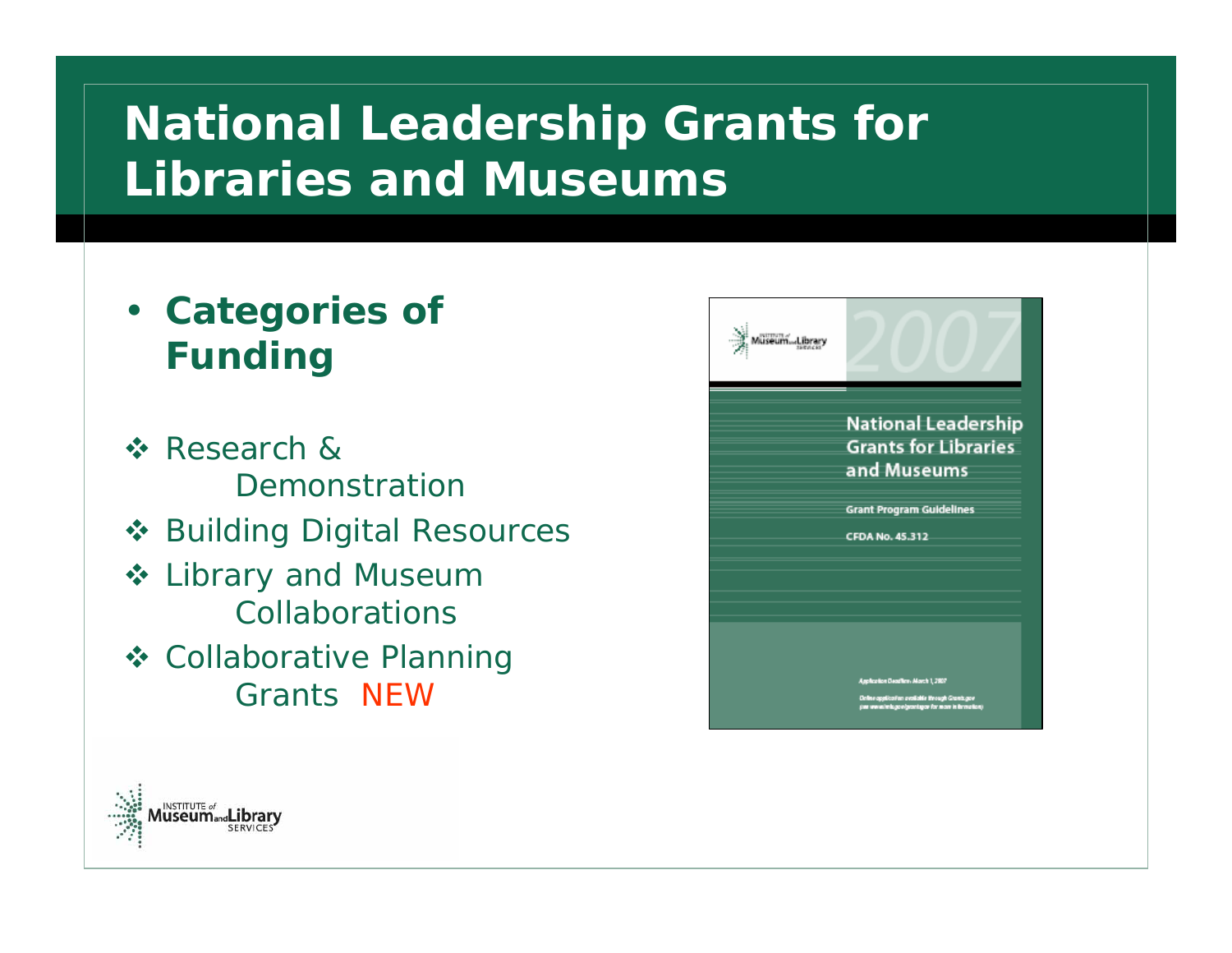## **National Leadership Grants for Libraries and Museums (NLG)**

- Maximum award \$1,000,000
	- -1:1 cost sharing required <\$250,000 (except research)
	- -1/3 cost sharing encouraged >\$250,000
- Deadline February 1

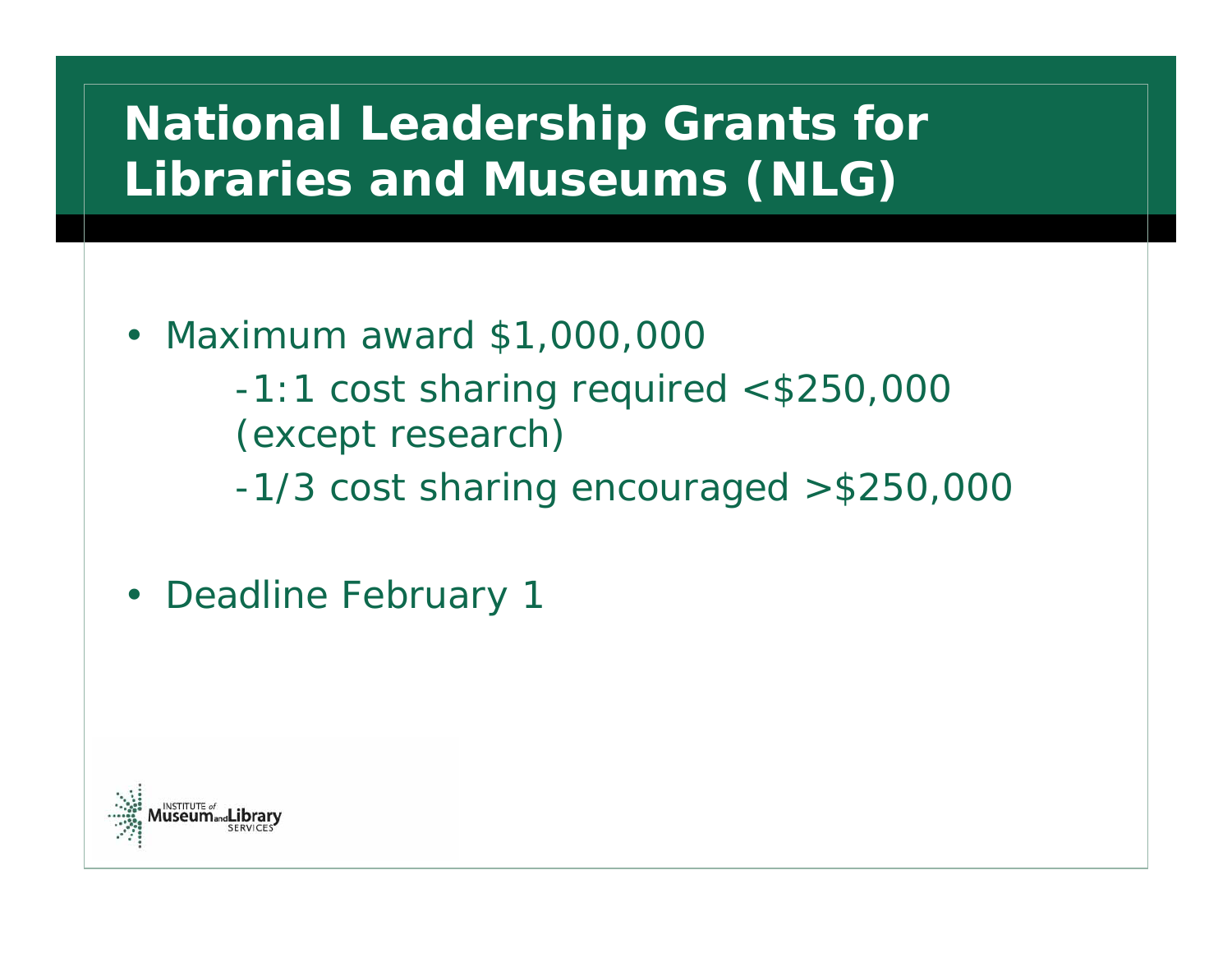#### **NLG – Recent Projects**

•**University of California Humanities Research Institute (UCHRI) – Irvine, with the San Diego Supercomputer Center**

> online "redlining" documents using grid-based repositories for humanities data (2006)

•**Johns Hopkins University's Sheridan Libraries, with the National Virtual Observatory (NVO), University of Washington, University of Edinburgh**

> long-term digital archiving of content that can support publishing of research in astronomy (2006)

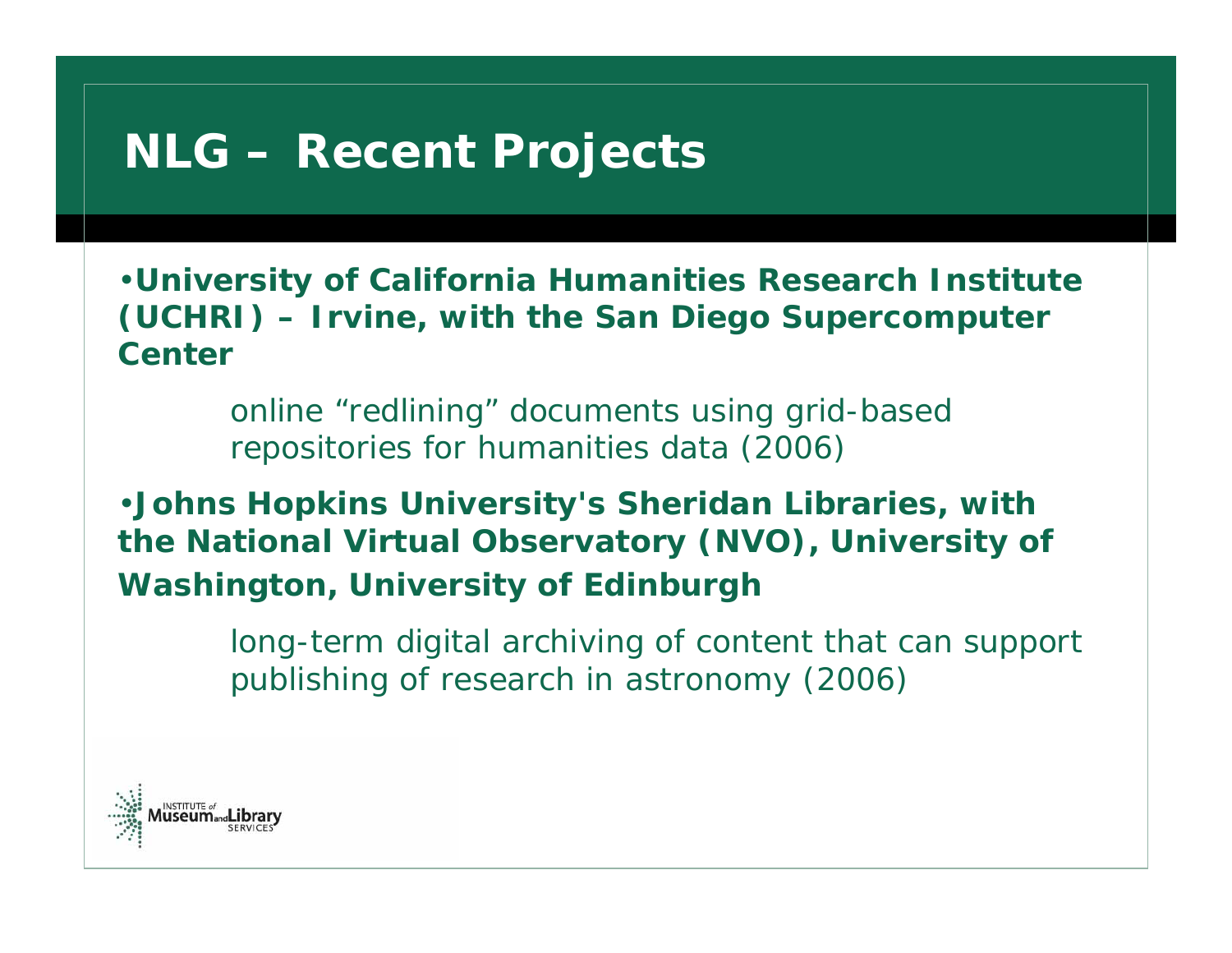#### **NLG – Recent Projects**

• **Massachusetts Institute of Technology Libraries** preservation strategies for Computer-Aided Design (CAD) architectural documents (2006)

#### •**University of Michigan**

Survey of institutional repositories in North America (2005)

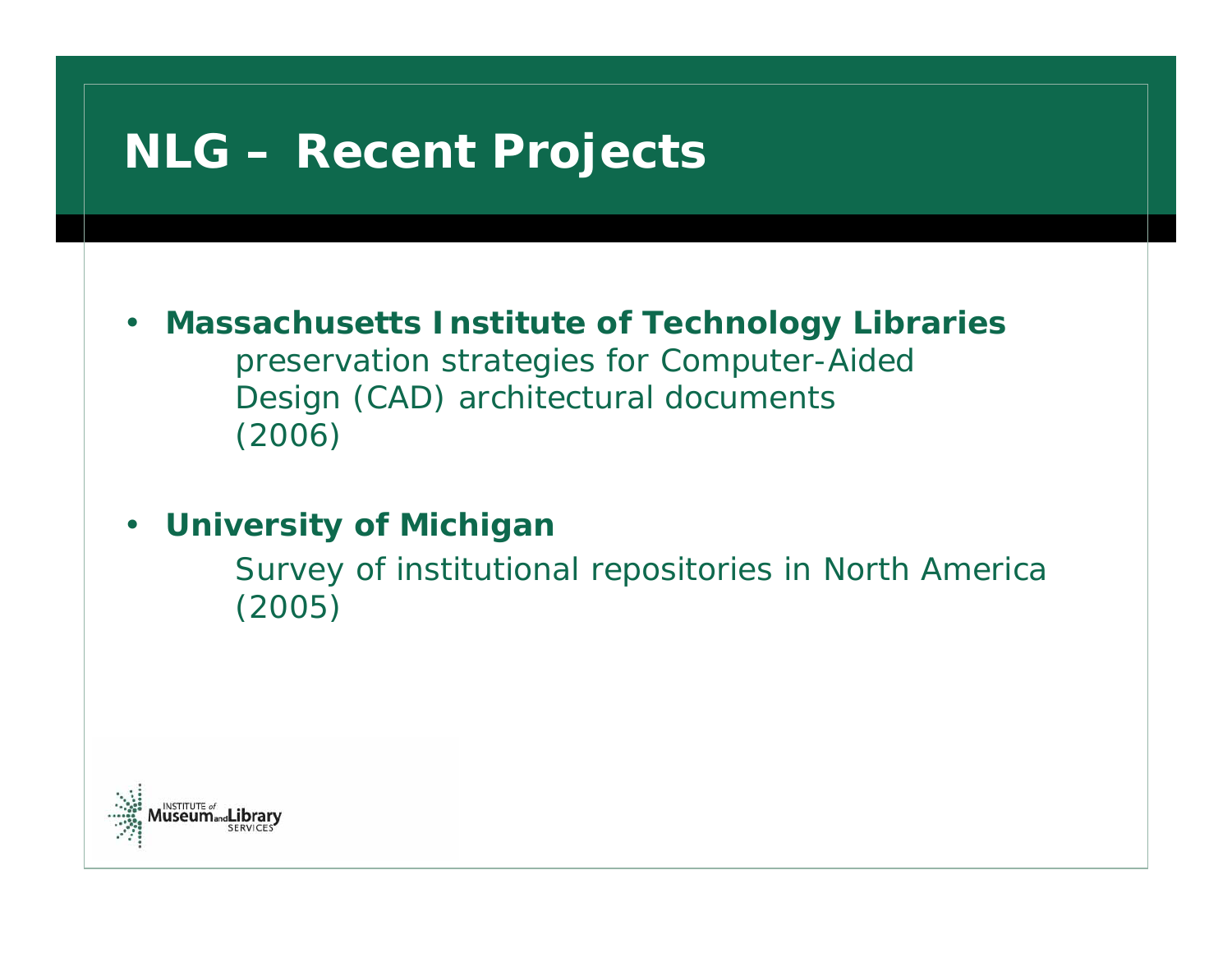

#### *Connecting to Collections: The IMLS Conservation Initiative*



# **www.imls.gov**

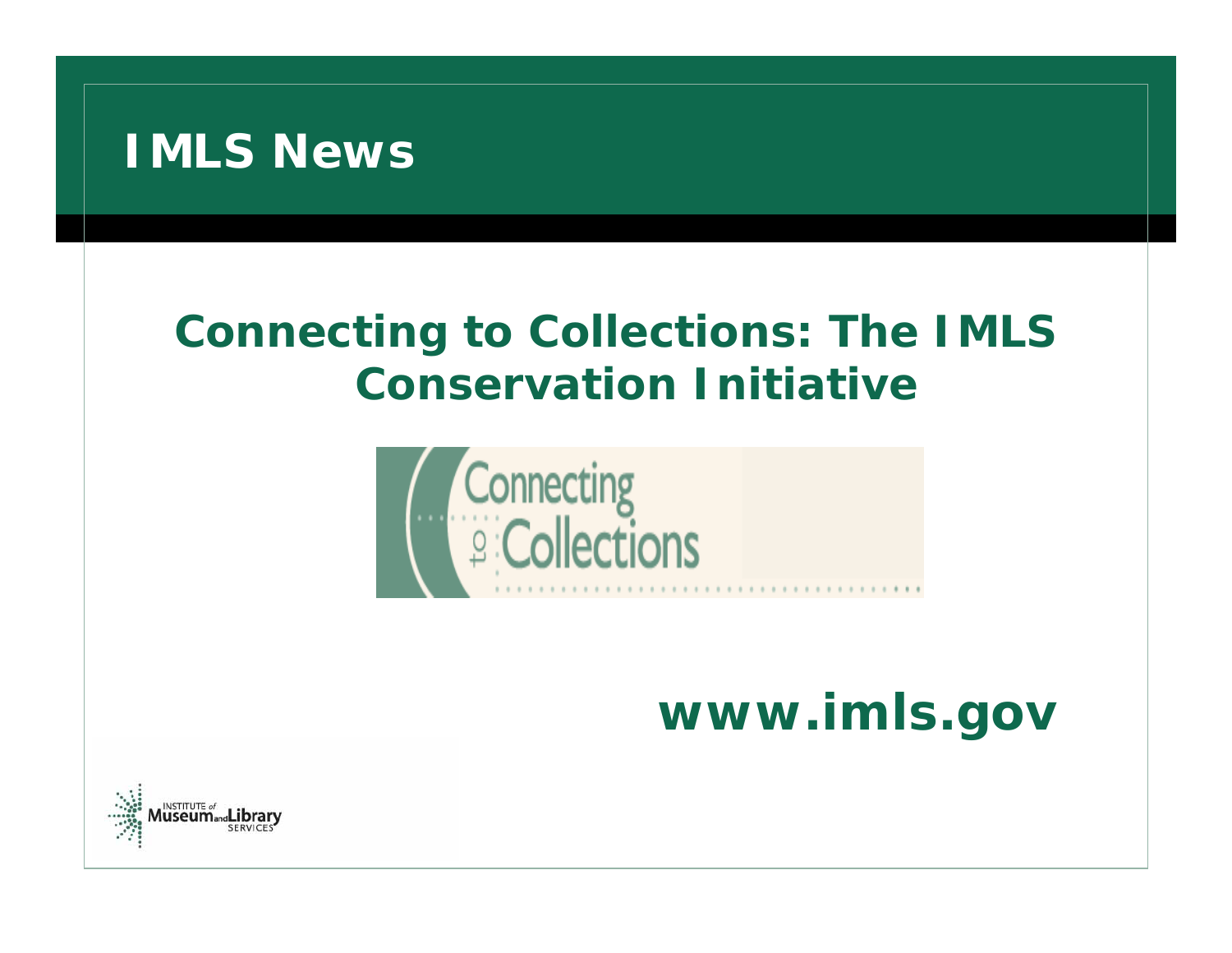

# **1. WebWise 2007**

**Stewardship in the Digital Age: Managing Museum and Library Collections for Preservation and Use**

March 1-2, 2007, Washington, DC

Audio with PowerPoints available at [www.imls.gov](http://www.imls.gov/); summary of proceedings forthcoming

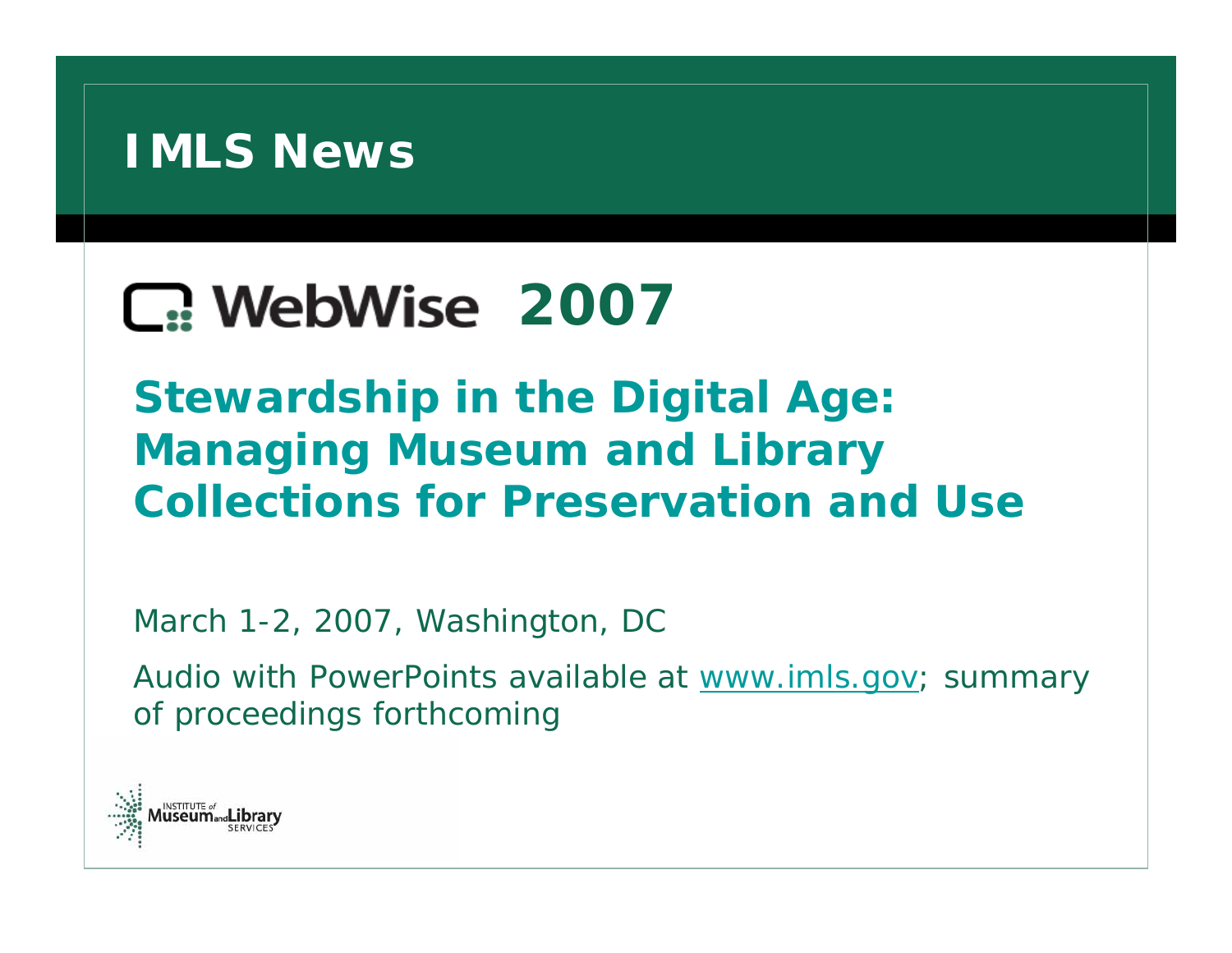#### **Coming Soon**

#### **New Framework of Guidance for Building Good Digital Collections –** an IMLS partnership with the National Information Standards **Organization**